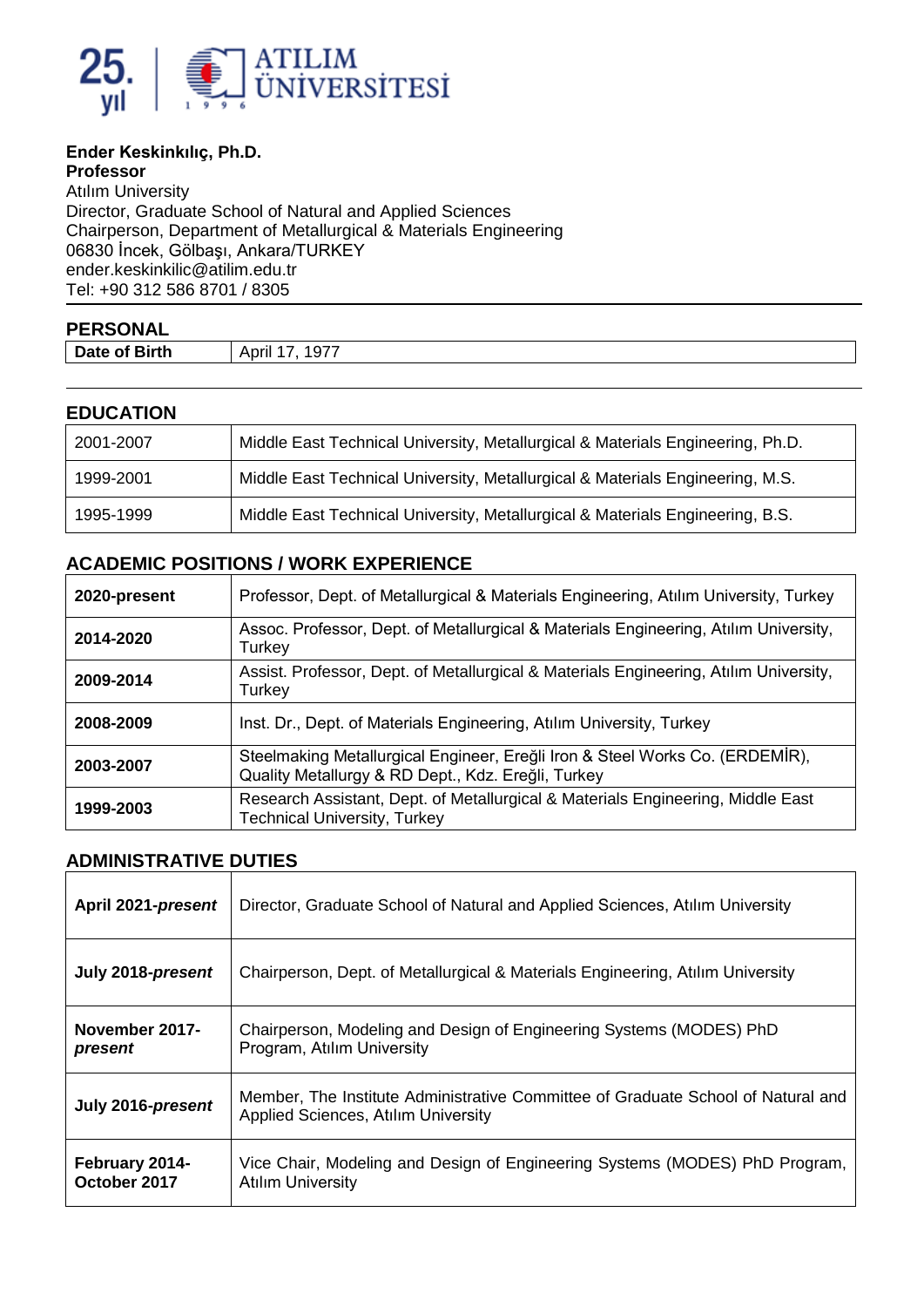## **RESEARCH INTERESTS**

|   | Pyrometallurgy                          |
|---|-----------------------------------------|
| 2 | Iron and Steelmaking                    |
|   | <b>Secondary Steelmaking</b>            |
| 4 | <b>Ferroalloy Production</b>            |
| 5 | <b>Nonferrous Extractive Metallurgy</b> |

# **PUBLICATIONS**

| $\mathbf{1}$   | S. Eray (Pournaderi), E. Keskinkılıç, Y.A. Topkaya, A. Geveci, Recovery of Iron from Turkish and<br>Iranian Red Muds, JOM, 74, 456-464, https://doi.org/10.1007/s11837-021-05076-0, 2022.                                                                        |
|----------------|------------------------------------------------------------------------------------------------------------------------------------------------------------------------------------------------------------------------------------------------------------------|
| $\mathbf{2}$   | S. Eray (Pournaderi), E. Keskinkılıç, Y.A. Topkaya, A. Geveci, Reduction Behavior of Iron in the<br>Red Mud, Journal of Mining and Metallurgy, Section B: Metallurgy, Vol. 57, No: 3, B, pp. 431-437,<br>2021.                                                   |
| 3              | E. Keskinkılıç, New Trends in Basic Oxygen Furnace Dephosphorization, Journal of Mining and<br>Metallurgy, Section B: Metallurgy, Vol. 56, No: 1, B, pp. 1-10, 2020.                                                                                             |
| 4              | E. Keskinkiliç, Nickel Laterite Smelting Processes and Some Examples of Recent Possible<br>Modifications to the Conventional Route, Metals, 9, 974, https://doi.org/10.3390/met9090974,<br>2019.                                                                 |
| 5              | E. Keskinkılıç, S. Pournaderi, A. Geveci, Y.A. Topkaya, Use of Colemanite in Ferronickel<br>Smelting, Journal of Mining and Metallurgy, Section B: Metallurgy, Vol. 55, No: 1, B, pp. 1-8,<br>2019.                                                              |
| 6              | E. Keskinkılıç, Liquid Processing of Silicon Steels Using the Converter-Ladle Furnace-Circulation<br>Degasser Route, The Journal of The Southern African Institute of Mining and Metallurgy, Vol.<br>119, No. 1, pp. 49-53, 2019.                                |
| $\overline{7}$ | S. Pournaderi, E. Keskinkılıç, A. Geveci, Y.A. Topkaya, Laboratory Scale Smelting of Limonitic<br>Laterite Ore From Central Anatolia, The Journal of The Southern African Institute of Mining and<br>Metallurgy, Vol. 117, No. 7, pp. 695-703, 2017.             |
| 8              | S. Pournaderi, E. Keskinkılıç, A. Geveci, Y.A. Topkaya, Reducibility of Nickeliferous Limonitic<br>Laterite Ore from Central Anatolia, Canadian Metallurgical Quarterly, Vol. 53, No. 1, pp. 26-37,<br>2014.                                                     |
| 9              | E. Keskinkılıç, S. Pournaderi, A. Geveci, Y.A. Topkaya, Calcination Characteristics of Laterite<br>Ores from Central Region of Anatolia, The Journal of The Southern African Institute of Mining and<br>Metallurgy, Vol. 112, No. 10, pp. 877-882, October 2012. |
| 10             | E. Keskinkilic, Variations in Chemical Composition of Some Steels During Continuous<br>Casting, Metallurgist, Vol. 55, pp. 803-809, March 2012.                                                                                                                  |
| 11             | E. Keskinkılıç, Sulfide-type Inclusion Morphologies of a Ca-treated Hot-rolled Wheel Steel, The<br>Journal of The Southern African Institute of Mining and Metallurgy, Vol. 111, No. 06, pp. 417-422,<br>June 2011.                                              |
| 12             | E. Keskinkılıç, A. Geveci, Y.A. Topkaya, Desulphurization Characteristics of Ladle Furnace Slags<br>of a Low Sulphur Steel, Canadian Metallurgical Quarterly, Vol. 46, No. 4, pp. 391-396, December<br>2007.                                                     |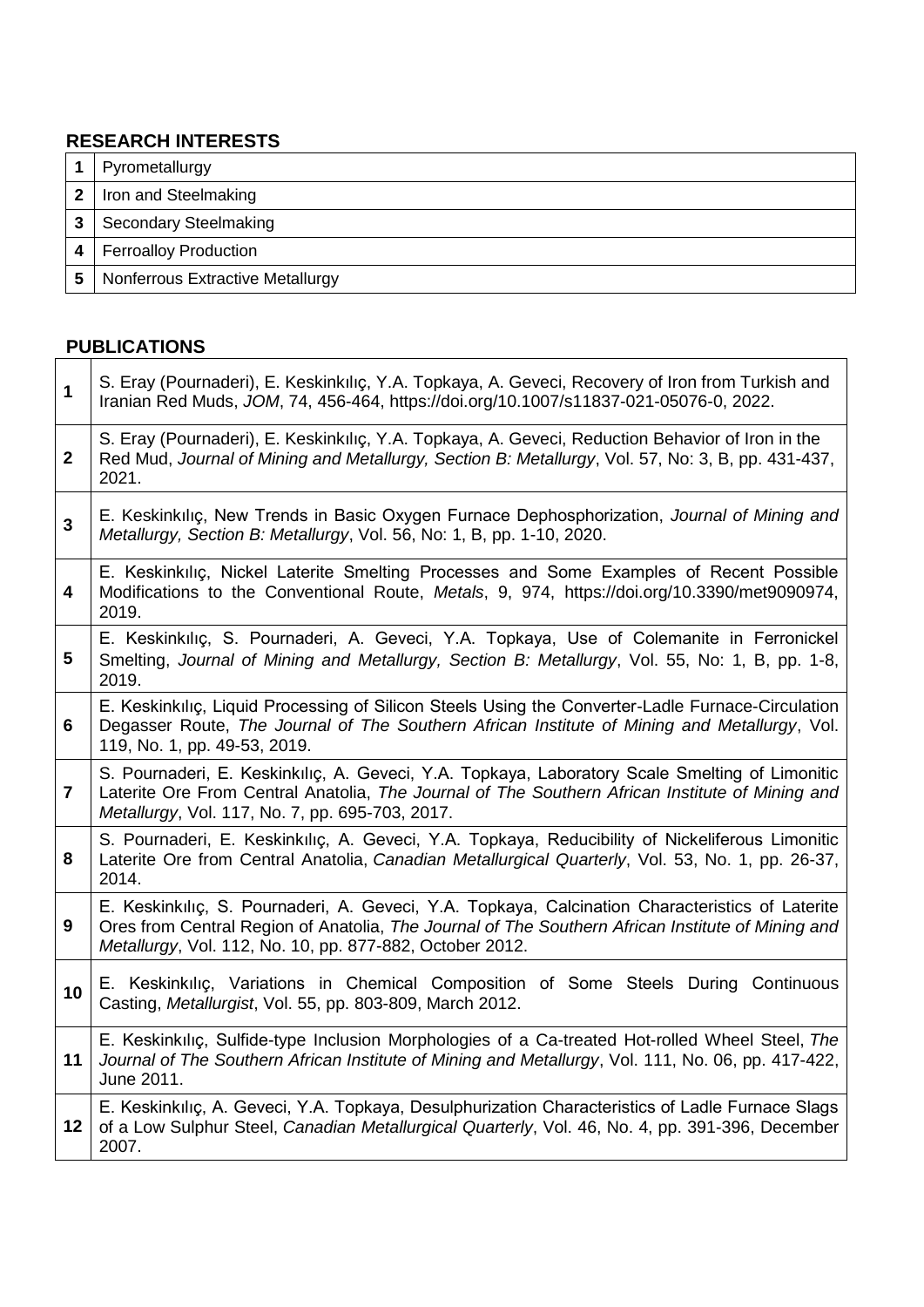# **CONFERENCE PRESENTATIONS**

| 1                       | E. Keskinkılıç, Recent Studies on Hot Metal Desulfurization, 2022 TMS Annual Meeting, 12th<br>International Symposium on High-Temperature Metallurgical Processing, pp. 113-120, February<br>27- March 3, 2022, Anaheim, California, USA.                                                                                                                                                                                                                                                                              |
|-------------------------|------------------------------------------------------------------------------------------------------------------------------------------------------------------------------------------------------------------------------------------------------------------------------------------------------------------------------------------------------------------------------------------------------------------------------------------------------------------------------------------------------------------------|
| $\mathbf{2}$            | E. Keskinkılıç, Investigation of Nickel Laterite Smelting Slags, TMS2021 Virtual, Materials<br>Engineering -- From Ideas to Practice: An EPD Symposium in Honor of Jiann-Yang Hwang,<br>Session: Material Processing and Recycling, presentation, March 15-18, 2021.                                                                                                                                                                                                                                                   |
| 3                       | E. Keskinkılıç, S. Pournaderi, A. Geveci, Y.A. Topkaya, Solid-State Reduction Studies for<br>Recovery of Iron from Red Mud, 2020 TMS Annual Meeting, 11th International Symposium on<br>High-Temperature Metallurgical Processing, pp. 511-519, February 23-27, 2020, San Diego,<br>California, USA.                                                                                                                                                                                                                   |
| $\overline{\mathbf{4}}$ | S. Eray (Pournaderi), E. Keskinkılıç, M. Varol, Y.A. Topkaya, A. Geveci, A Study on Recovery of<br>Iron from Red Mud by Solid State Reduction Followed by Magnetic Separation, 2020 TMS Annual<br>Meeting, 11th International Symposium on High-Temperature Metallurgical Processing, pp. 393-<br>403, February 23-27, 2020, San Diego, California, USA.                                                                                                                                                               |
| 5                       | E. Keskinkılıç, S. Pournaderi, A. Geveci, Y.A. Topkaya, Smelting Studies for Recovery of Iron from<br>Red Mud, 2019 TMS Annual Meeting, 10th International Symposium on High-Temperature<br>Metallurgical Processing, pp. 489-499, March 10-14, 2019, San Antonio, Texas, USA.                                                                                                                                                                                                                                         |
| 6                       | E. Keskinkılıç, A Statistical Analysis of Process Abnormalities in Slab Casting, 2018 TMS Annual<br>Meeting, 9th International Symposium on High-Temperature Metallurgical Processing, pp. 381-<br>389, March 11-15, 2018, Phoenix, Arizona, USA.                                                                                                                                                                                                                                                                      |
| 7                       | E. Keskinkiliç, Pyrometallurgical Studies for Manganese Extraction Using Turkish Ore Reserves,<br>2017 TMS Annual Meeting, 8th International Symposium on High-Temperature Metallurgical<br>Processing, pp. 205-213, February 26- March 2, 2017, San Diego, California, USA.                                                                                                                                                                                                                                           |
| 8                       | E. Keskinkılıç, S. Pournaderi, A. Geveci, Y.A. Topkaya, A Study on the Characterization of Nickel<br>Laterites of Central Anatolia, 2016 TMS Annual Meeting, 7th International Symposium on High-<br>Temperature Metallurgical Processing, pp. 403-410, 14-18 February 2016, Nashville, Tennessee,<br>USA.                                                                                                                                                                                                             |
|                         |                                                                                                                                                                                                                                                                                                                                                                                                                                                                                                                        |
| 9                       | E. Keskinkılıç, S. Pournaderi, A. Geveci, Y.A. Topkaya, Production of Crude Ferronickel from<br>Sivrihisar Laterite Ores of Turkey, 2013 TMS Annual Meeting, 4th International Symposium on<br>High-Temperature Metallurgical Processing, pp. 453-460, March 3-7, 2013, San Antonio, Texas.                                                                                                                                                                                                                            |
| 10                      | E. Keskinkılıç, S. Pournaderi, A. Geveci, Y.A. Topkaya, Sivrihisar Nikel Cevherlerinden Ferronikel<br>Üretimi, International Iron and Steel Symposium (IISS 2012), pp. 345-352, April 2-4, 2012,<br>Karabük, Türkiye.                                                                                                                                                                                                                                                                                                  |
| 11                      | E. Keskinkılıç, S. Pournaderi, A. Geveci, Y.A. Topkaya, Study of Certain Parameters in<br>Laboratory-Scale Smelting of Sivrihisar Laterite Ores of Turkey, 2012 TMS Annual Meeting, 3rd<br>International Symposium on High-Temperature Metallurgical Processing, pp. 491-498, March 11-<br>15, 2012, Orlando, Florida, USA.                                                                                                                                                                                            |
| 12                      | E. Keskinkılıç, S. Pournaderi, A. Geveci, Y.A. Topkaya, Study of Certain Parameters in<br>Laboratory-Scale Prereduction of Sivrihisar Laterite Ores of Turkey, ALTA 2011 Nickel-Cobalt-<br>Copper, Uranium & Gold Conference, May 23-27, 2011, Perth, Australia.                                                                                                                                                                                                                                                       |
| 13                      | E. Keskinkılıç, S. Pournaderi, A. Geveci, Y.A. Topkaya, Calcination Behavior of Sivrihisar Laterite<br>Ores of Turkey, 2011 TMS Annual Meeting, 2nd International Symposium on High-Temperature<br>Metallurgical Processing, pp. 319-326, Feb. 27-March 3, 2011, San Diego, California, USA.                                                                                                                                                                                                                           |
| 14                      | A. Geveci, E. Keskinkılıç, Y.A. Topkaya, Pota Fırını Curuflarının Kükürt Giderme Davranışlarının<br>Incelenmesi, 13th International Metallurgy and Materials Congress, November 9-11, 2006,<br>Istanbul, Türkiye.                                                                                                                                                                                                                                                                                                      |
| 15                      | A. Geveci, E. Keskinkılıç, Y.A. Topkaya, Desulfurization in the Ladle Furnace Using Industrial<br>Slags, Sohn International Symposium on Advanced Processing of Metals and Materials:<br>Principles, Technologies and Industrial Practice, Sohn International Symposium on Advanced<br>Processing of Metals and Materials, Vol 7: Industrial Practice, pp. 317-327, August 27-31, 2006,<br>San Diego, California, USA.<br>A. Geveci, E. Keskinkılıç, Study of Smelting Parameters in the Production of Silicomanganese |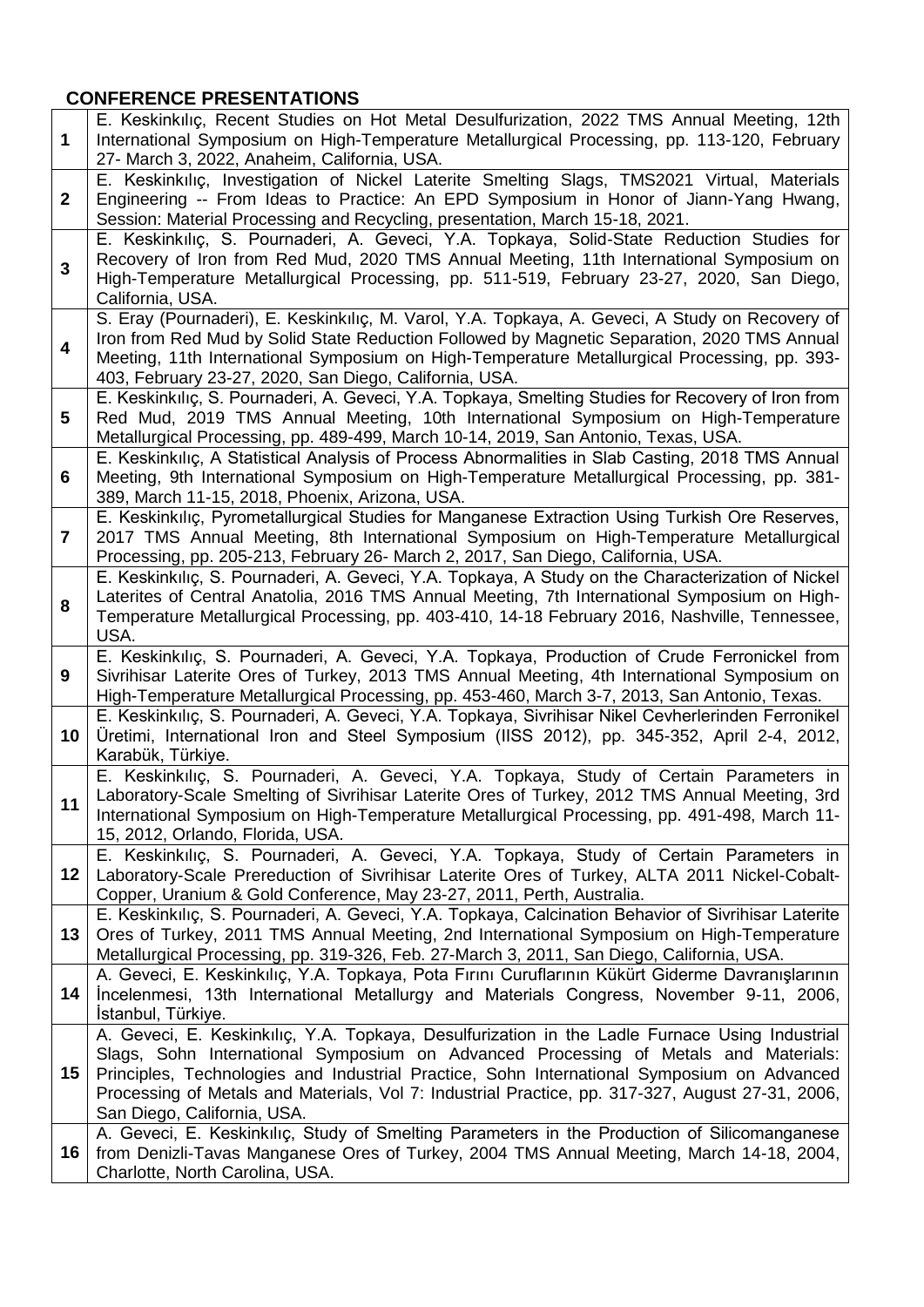**17** E. Keskinkılıç, A. Geveci, Effect of Certain Variables on Silicomanganese Production from Denizli-Tavas Mn Ore, 3rd Balkan Metallurgical Conference, pp. 69-74, 24-27.09.2003, Ohrid, Macedonia. **18** E. Keskinkılıç, A. Geveci, Denizli-Tavas Manganez Cevherlerinden Silikomanganez Üretimi, 11th International Metallurgy and Materials Congress, June 5-8, 2002, İstanbul, Türkiye.

## **PROJECTS**

| $\overline{1}$ | Stepwise Recovery of Valuable Elements from Red Mud, Principal Investigator (Assistant), Project<br>No: 117M185, THE SCIENTIFIC AND TECHNOLOGICAL RESEARCH COUNCIL OF TURKEY<br>(TÜBİTAK) 3501 project; 01.06.2018 - 01.11.2020  |
|----------------|----------------------------------------------------------------------------------------------------------------------------------------------------------------------------------------------------------------------------------|
| $\mathbf{2}$   | Optimization of Ferronickel Production from Sivrihisar Nickel Laterites and Use of Boron<br>Compounds to Increase Nickel Recovery, Principal Investigator(Assistant)(METU BAP Project-03-<br>08-2012-002; Jan. 2012 - Dec. 2013) |
| 3              | Ferronickel Production from Turkish Nickel Laterite Ores, Principal Investigator, Project No:<br>109M068, THE SCIENTIFIC AND TECHNOLOGICAL RESEARCH COUNCIL OF TURKEY<br>(TÜBİTAK) 1001 project; 15.02.2010 - 15.11.2011.        |

### **THESES SUPERVISED**

|  | PhD Thesis, Saeid Pournaderi, Optimization of Ferronickel Production from Sivrihisar Nickel |
|--|---------------------------------------------------------------------------------------------|
|  | Laterite Ore, Coadvisor, Middle East Technical University, 2014.                            |
|  | MS Thesis, Mustafa Varol, Kırmızı Çamurdan Pirometalurjik Yöntemle Demirin Geri Kazanımı,   |
|  | Coadvisor, Ağrı İbrahim Çeçen University, 2019.                                             |

## **PROFESSIONAL SERVICE**

|                | 2022, Member in Steelmaking Symposium Steering Committee, IMMC2022 21st International<br>Metallurgy and Materials Congress                       |
|----------------|--------------------------------------------------------------------------------------------------------------------------------------------------|
| $\mathbf{2}$   | 2022, Co-Organizer, TMS 12th International Symposium on High Temperature Metallurgical<br>Processing                                             |
| 3              | 2021, Member in Steelmaking Symposium Steering Committee, IMMC2021 20th International<br><b>Metallurgy and Materials Congress</b>                |
| 4              | 2020, Co-Organizer, TMS 11th International Symposium on High Temperature Metallurgical<br>Processing                                             |
| 5              | 2019, Co-Organizer, TMS 10th International Symposium on High Temperature Metallurgical<br>Processing                                             |
| 6              | 2018, Co-Organizer, TMS 9th International Symposium on High Temperature Metallurgical<br>Processing                                              |
| $\overline{7}$ | 2017, Member, TMS Pyrometallurgy Committee (Feb.2017-present)                                                                                    |
| 8              | 2017, Co-Organizer, TMS 8th International Symposium on High Temperature Metallurgical<br>Processing                                              |
| 9              | 2016, Chair, TMS 7th International Symposium on High Temperature Metallurgical Processing,<br>"Extraction and Recovery of Metals" session        |
| 10             | 2013, Chair, TMS Characterization of Minerals, Metals and Materials 2013, "Surface, Joint, and<br>Processing of Metals" session                  |
| 11             | 2012, Chair, TMS 3rd International Symposium on High Temperature Metallurgical Processing,<br>"Pelletizing and Raw Materials Processing" session |

## **COURSES GIVEN**

| Engineering Fundamentals (E101 / MATE101), 2009-2016                                       |
|--------------------------------------------------------------------------------------------|
| Introduction to Metallurgical and Mat. Eng. & Mat. Industry (MATE102 / MATE103), 2009-2018 |
| Thermodynamics of Materials I (MATE203), 2013-                                             |
| Thermodynamics of Materials II (MATE204), 2018-                                            |